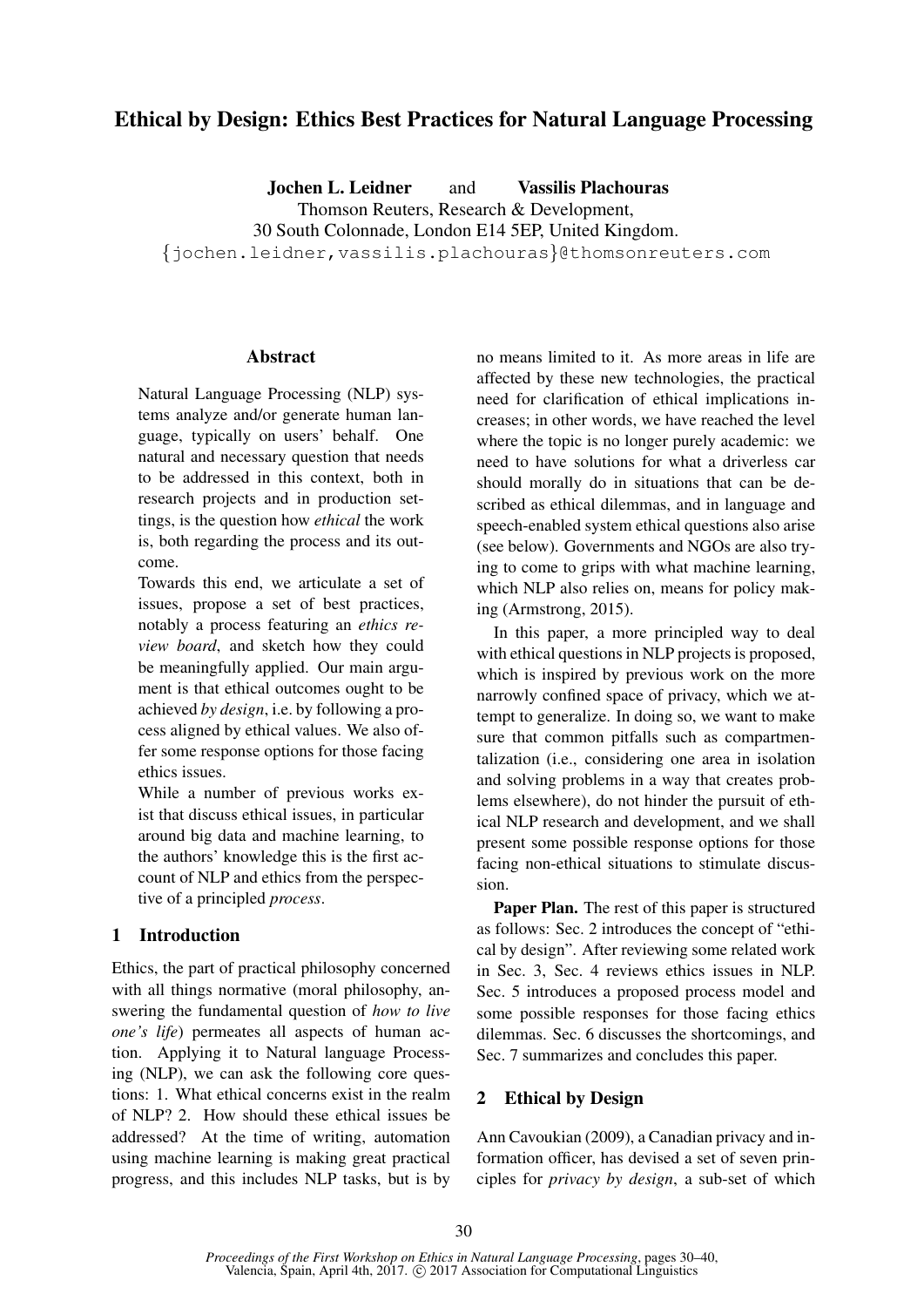we can generalize—so that they apply to general ethics standards instead of the single issue of privacy—as follows.

- 1. Proactive not reactive: by planning to do things in an ethical way we avoid having to react remedially to non-ethical situations more often than without a planning approach;
- 2. Ethical as the default setting: by making a commitment to pursuing originally ethical paths, we create alignment within organizations towards a more streamlined set of options that comply with common values; $<sup>1</sup>$ </sup>
- 3. Ethics embedded into the process: a process firmly inclusive of ethics at all stages and levels is less likely to create accidental harm;
- 4. End-to-end ethics: ethics cannot be confined to a stage; it must be an all-encompassing property of a process from basic research over product design to dissemination or delivery, i.e. the full life-cycle of a technology;
- 5. Visibility and transparency: a process that is published can be scrutinized, criticized and ultimately improved by a caring community;
- 6. Respect for user values: whatever values a research institute, university or company may hold is one thing, being user-centric means to also consider the values of the user (of a component, product) and the subjects that take part in experiments (ratings, data annotations).

How could such principles be applied to NLP, concretely? We ought to make some practical proposals how to proceed e.g. in a research project or when developing a product to avoid ethical issues. To this end, we will now look at some potential issues, review best practices that are available, and then put it all together in the form of a process recommendation and possible responses for dealing with ethical issues as they arise.

# 3 Related Work

Prior work on the topics of ethics in NLP can be grouped into three categories. First, there is the general body of literature covering applied ethics and moral philosophy. Second, within computer science, there are discussions around big data,

data mining and machine learning and their ethical implications, often focused on privacy and bias/discrimination. Few if any of these works have mentioned issues specific to language processing, but a lot of the unspecific issues also *do* apply to  $NLP<sup>2</sup>$ . Third, there is a body of works on professional ethics, often talked about in the context of curriculum design for computer science teaching (didactics of computing), governance and professional conduct and legal/ethical aspects of computing (computing as a profession, continued professional development).

Moral Philosophy & Ethics. We cannot even aspire to give a survey of centuries of moral philosophy in a few sentences; instead, we briefly sketch three exemplary schools of moral philosophy to represent the fact that there is no single school of thought that settles all moral questions.<sup>3</sup> Aristotle's "Nicomachean Ethics" (Aristotle, 1925; Aristotle, 1934)<sup>4</sup>, Utilitarianism (Mill, 1879) and Kant's (1785) categorical imperative are just three examples of philosophical frameworks that can be used as a frame of reference to study ethics, including the ethics of NLP and its applications. Aristotle based his system on happiness (Greek ευδαιμονὶα) as the highest attainable and ultimate goal for humans, and takes a consensus-informed view starting with those moral principles that people with "good upbringing" agree on. Kant's categorical imperative posits a decision criterion to decide whether an action is moral or not, namely whether we would want to lift up our behaviour so that it may become a law of nature. Utilitarianism suggests to maximise happiness for the largest number of people, which implies a quantification- and outcome-oriented aspect; however, it also contains a severe flaw: it can be used to justify unethical behavior towards minorities as long as a majority benefits.

Information & Big Data Ethics. There is a body of work within philosophy on information ethics (Allen et al., 2005; Bynum, 2008); big data has created its own challenges, which are begin-

<sup>&</sup>lt;sup>1</sup>There is a catch, namely different people may agree to slightly different ethical premises, or they may draw different conclusions from the same premises.

 $2$ An edited collection on ethics and related topics in the context of artificial companions exists (Wilks, 2010), but as Masthoff (2011) points out NLP does not feature in it.

<sup>&</sup>lt;sup>3</sup>For general background reading in ethics and moral philosophy, see Gensler (2011). For computing-related ethics background there already exist many suitable entries to the literature (Brey et al., 2009; Quinn, 2016; Stahl et al., 2016; Bynum, 2008; Bynum and Rogerson, 2004; Cary et al., 2003).

<sup>4</sup> named after its dedication to Nicomachus, likely either Artistotle's father or son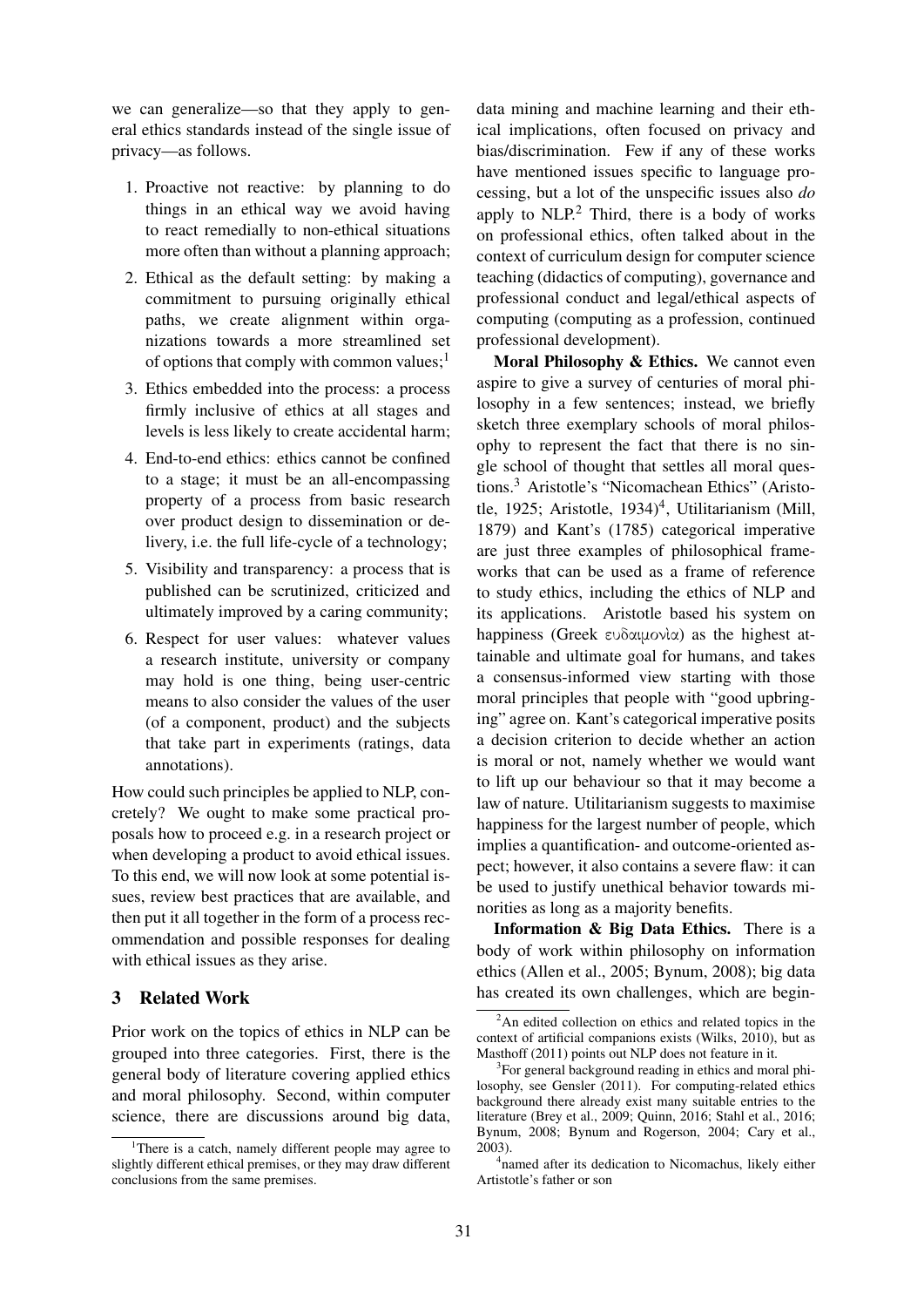ning to be discussed. Pasquale (2015) provides a thorough analysis of the societal impact of data collection, user profiling, data vendors and buyers, and application algorithms and the associated issues; it contains numerous real case examples. However, the exposition does not appear to include examples likely to rely on NLP. Supervised learning, clustering, data mining and recommendation methods can account for the vast majority of examples (collaborative filtering, Apriori algorithm), which raises the questions of whether there will be a second wave of more sophisticated profiling attempts relying on NLP and neural networks.

Machine Learning & Bias. Since 2014, the Fairness, Accountability, and Transparency in Machine Learning (FATML, 2014) workshop series (originally organized by S. Barocas and M. Hardt at NIPS) have been concerned with technical solutions associated with a lack of accountability, transparency and fairness in machine learning models.

NLP Application Ethics. Thieltges, Schmidt and Hegelich (2016) discuss NLP chat-bots; in particular, they focus on the dilemma they call "devil's triangle", a tension between transparency, accuracy and robustness of any proposed automatic chat-bot detection classifier. Software that interacts with humans and/or acts on humans' behalf, such as robot control code or chat-bots will need to contain embodied decisions to ensure that the software acts *as if* it was a moral agent, in other words we would expect the software to act in a way such that a human acting in the same way would be considered morally acting (Allen et al., 2005). Most recently, Hovy and Spruit (2016) provided a broad account and thought-provoking call for investigation to the NLP community to explore their impact on society. To give an example of an unethical or at least highly questionable application, Mengelkamp, Rohmann and Schumann (2016) survey (but do not advocate) practices of credit rating agencies' use of social (user-generated) content, mostly unknown and unapproved by the creators of that data. Fairfield and Shtein (2014) analyze ethics from a journalism point of view, which bears some similarity with the perspective of automatic NLP, as journalists also scrutinize textual sources and produce text, albeit not algorithmically.

NLP Methodology Ethics. Fort, Adda and Cohen (2011) provide an early account of the ethical implications of crowdsourcing, the programcontrolled automation of work conducted by anonymous human subjects.

Professional Ethics. Professional ethics is the integration of codification into education and continuous professional development, and the computing profession developed the *ACM Code of Ethics and Professional Conduct* (1992), which communicates a detailed set of 22 values; however, the compliance with them has been made voluntary, there are no negative consequences to people not adhering to them; further more, insufficient detail is given with regards to where moral boundaries are on specific issues, or how they may be obtained. The current code, then, falls short of an "algorithm how to be a good professional", if that can even exist. More recently (ACM, 2017), 7 principles were postulated to promote the transparency and accountability of algorithms: 1. Awareness; 2. Access and redress; 3. Accountability; 4. Explanation; 5. Data Provenance; 6. Auditability; and 7. Validation and Testing. The Association of Internet Researchers has published ethics guidelines (Markham and Buchanan, 2012), which have seen some adoption.<sup>5</sup> Perhaps the most interesting *empirical* finding to date is a survey by Fort and Couillault (2016), who posed ethics-related questions to French and international audiences, respectively, in two polls. For example, over 40% of respondents said they have refused to work on a project on ethical grounds.

This work draws heavily on Cavoukian (2009)'s proposal but goes beyond in that we propose a *process model* that makes intentional and nonintentional violations harder to go unnoticed. Our process is also informed by the holistic "Resources-Product-Target" (RPT) model of Floridi (2013). As he points out (Floridi, 2013, p. 20), many models focus rather narrowly on a "ethics of information resources", "ethics of information products" or "ethics of the informational environment" view (which he calls *microethical*). His counter-proposal, the RPT model (Figure 1), in contrast, is a *macro-ethical* approach that tries to avoid dilemmas and counterproductive effects by taking too narrow a view: RPT stands for "Resources-Product-Target", because Floridi's model considers the life cycle of producing an information product (output) from and information

<sup>&</sup>lt;sup>5</sup>e.g. by the journal PeerJ. See also AoIR (2017 to appear) for an upcoming event on ethics in Internet research.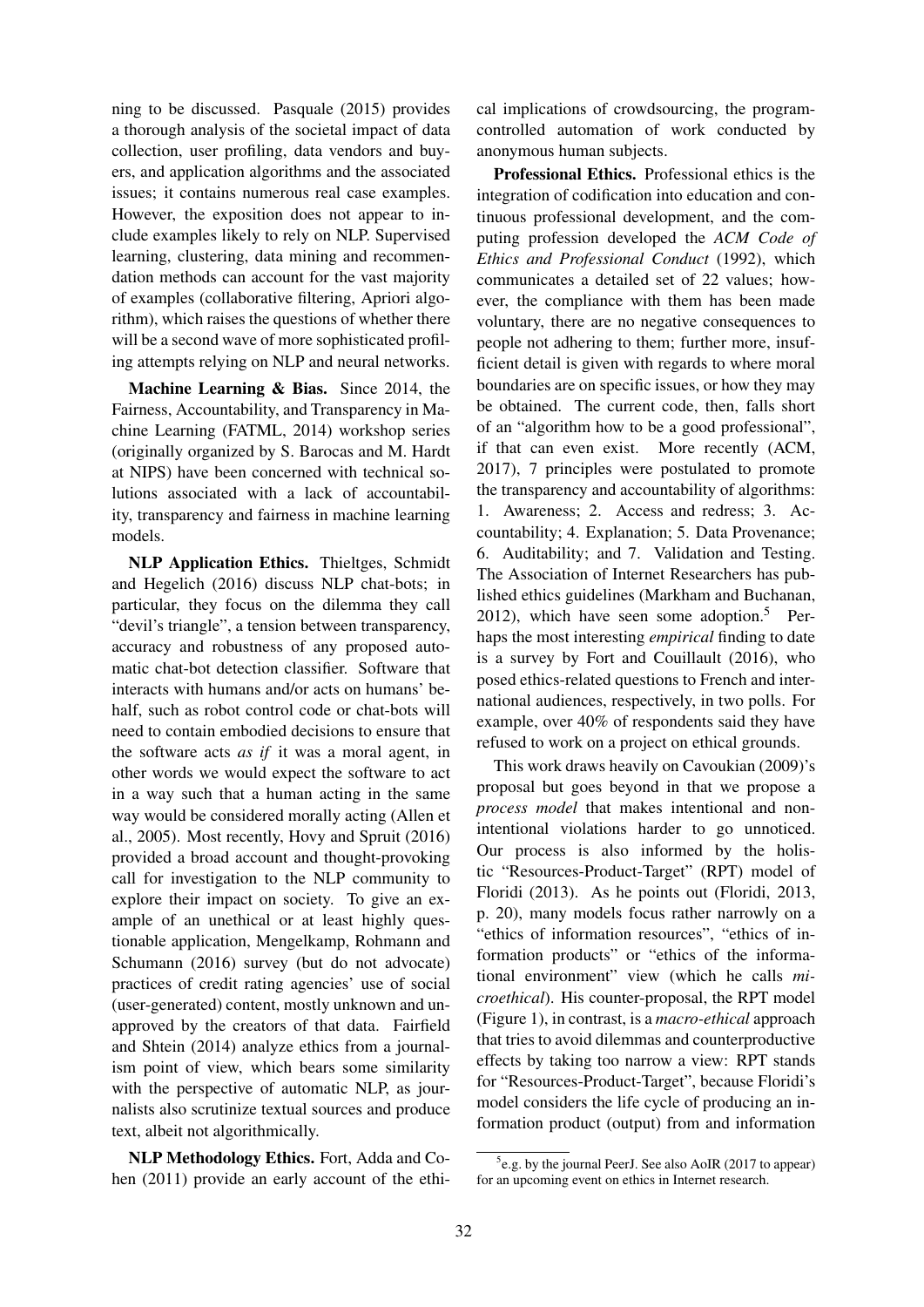

Figure 1: The Holistic Resources-Product-Target (RPT) Model after Floridi (2013).

resource (input), during which an effect on the environment (infosphere) is created (target). By considering the environment as well, compartmentalization, i.e. behaving ethically in a narrowly confined realm but not overall, can be avoided. $6$  Information ethics within NLP is nascent, however there is a lot of general work that can be borrowed from, going back as far as early computer science itself (Wiener, 1954).

## 4 Ethical Issues in NLP

While the related work in the previous sections reviewed work on ethics including but not limited to ethics and NLP, in this section, we discuss the types of ethical issues that we are aware, and give some examples from the NLP literature. We will link each type to one or more parts of Floridi's model. An interesting question is what specifically is different in NLP with respect to ethics compared to other data-related topics or ethics in general. This question can be split into two parts: first, since it pertains to human language processing, and human language touches many parts of life, these areas also have an ethics dimension. For example, languages define linguistic communities, so inclusion and bias become relevant topics. Second, NLP is about processing by machine. This means that automation (and its impact on work) and errors (and their impact, whether intentional or not) become ethical topics. Furthermore, if NLP systems are used as (information) access mechanism, accessibility is another concern (inclusion of language-impaired users).

Unethical NLP Applications (pertains to P for Product in Floridi's RPT model). The earliest ethical issue involving NLP that the authors could find during the research for this paper surrounds the UNIX spell(1) command. Spell is a spellchecker: it prints out words not found in a lexicon so they can be corrected. However, in the course of its invocation, McIllroy's 1978 version (unlike Johnson's original implementation) emailed words that are not found in its lexicon to its implementer to support lexicon improvements (Bentley, 1986, p. 144); while this is technically commendable (perhaps even one of the earliest examples of log-file analysis), from a privacy point of view the author of a document may disapprove of this.<sup>7</sup> Youyou, Kosinski and Stillwell (2015) show that automated psychometrics—they use social media "like"s—now rivals human determination of personality traits; one interesting moral aspect is that when subjects wrote a piece of text they were likely not aware that in the future this may be possible, in the same way that many people who uploaded their photos online were not aware that one day face recognition at scale would reach maturity, which has now happened. In a similar spirit, Kosinski, Stillwell and Graepel (2013) demonstrate that other private personal traits and attributes can be computed from a user's data, including from their network of personal relationships. Thieltges, Schmidt and Hegelich (2016) describe another issue, namely that of chat-bots, which may act in a political way, such as steering or influencing a discussion or, worse, completely destroying meaningful human discourse by injecting noise: on Twitter, chat-bots made real conversation impossible for the topic channel #YaMeCance dedicated to reducing violence and corruption in Mexico, and real-life human activists were reportedly followed and threatened. It seems prudent that any bot self-identify as an automated entity, and from an ethical—if not legal point of view, a respectful, low-traffic interaction is warranted. NLP developers should not participate in such efforts, not let themselves be instrumentalized by state actors or commercial interests, should withdraw from dubious projects, and pub-

<sup>&</sup>lt;sup>6</sup>A famous example of compartmentalization is the cruel dictator that is loving to his children at home. In an NLP context, an example could be a friendly and caring scientist that unwittingly abuses workers using a crowdsourcing API, because he needs gold data and has a small budget.

 $7$ The authors of this paper do not know if all users of spell(1) were privy to this feature (we have not received a response from Prof. McIllroy to an email request for clarification while this paper was under review). In any case, it should be clear that the works cited here are listed to ignite the ethics discussion, not to criticize individual works or authors, whose work we greatly respect.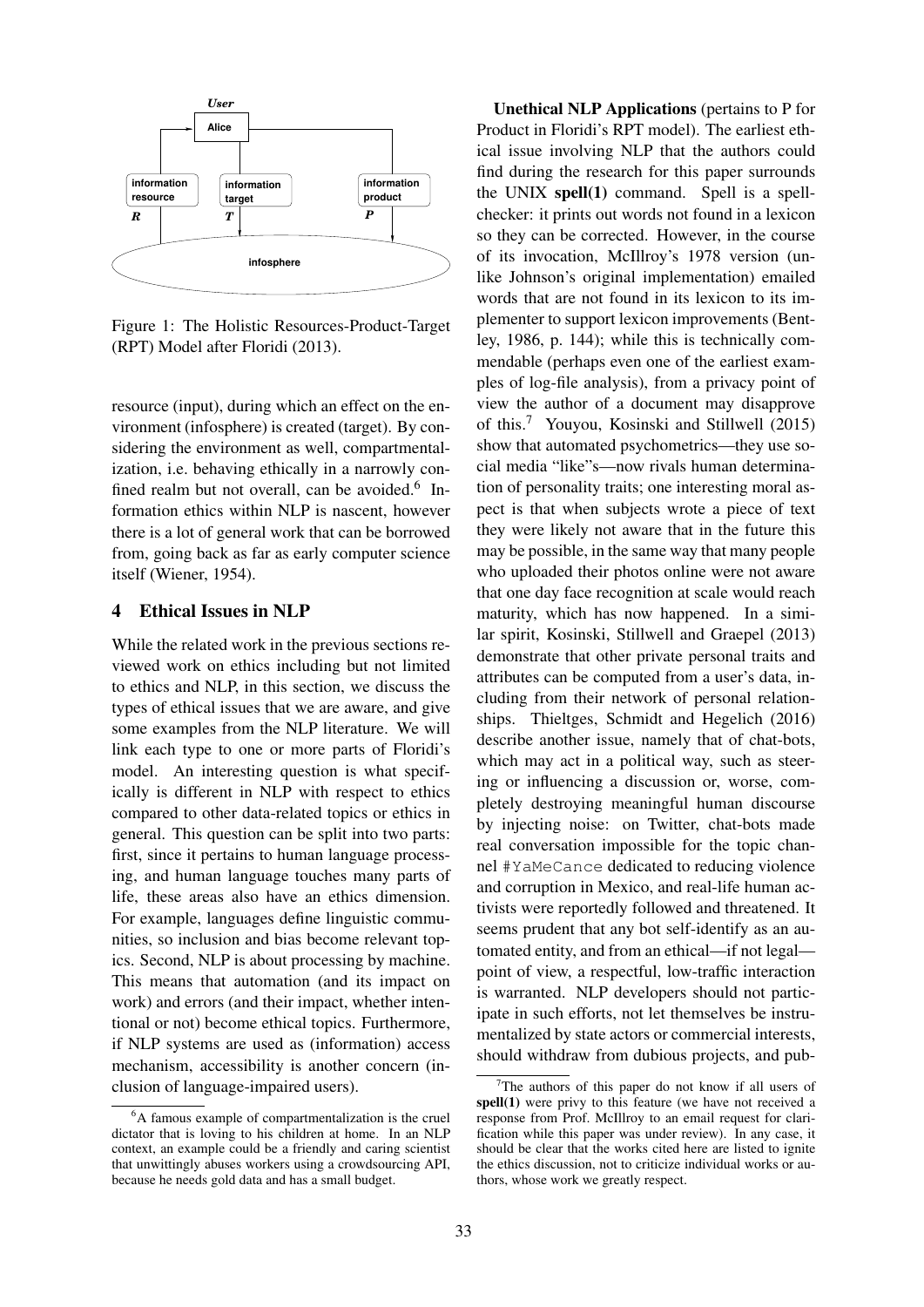licize and disclose immoral practices.<sup>8</sup> In contrast, research into the automatic detection of such bots seems ethical, to increase transparency and reduce manipulation in a society, and this may require manipulative bots to be developed for test purposes; however, they should not be deployed, but be kept in sandboxed environments or just be implemented as simulations. Hovy and

Spruit (2016) point out the dual nature of some work: like a knife can be used to cut bread or to harm others, NLP may "have dual" use potential. There are two possible responses: either object if the non-ethical use is clearly involved in a project or product. Or alternatively, act conservatively and avoid obvious dual-use technologies entirely in favor of ethical-only use technologies (e.g. work on health-care applications instead of command-andcontrol software). Building an NLP application, like any other human activity that is a means to an end, can have an ethical end or not. For example, an NLP application could be an instance of an unethical application if its purpose is not consistent with ethical norms. If one adopts cherishing human life as an absolute moral value, developing a smart weapon using voice control would be an example of an application that is ethically wrong.

Davis and Patterson (2012) list identity, privacy, ownership and reputation as the four core areas of big data ethics. What is the range of potential ethical issues in NLP in specific? This paper cannot provide an exhaustive list, but we will try to give a nucleus list that serves to illustrate the breadth of topics that can be affected.

Privacy (pertains to T for target in Floridi's RPT model). Collecting linguistic data may lead to ethical questions around *privacy*<sup>9</sup> : Corpora such as the British National Corpus, the Collins COBUILD corpus or the Penn Treebank contain names of individuals and often substantial personal information about them; e-mail corpora to study the language of email (Klimt and Yang, 2004), or corpora of suicide notes and other sen-

sitive psychiatric material (Pestian et al., 2012; Brew, 2016) constructed to study causes for terminating one's life are much more private still. Is the ability to construct a classifier that detects how "serious" a suicide note should be taken a good thing? It may prevent harm by directing scarce health resources in better ways, but does that justify the privacy invasion of anyone's personal good-byes, without their consent? Althoff, Clark and Leskovec (2016) describe an analysis of counseling conversations using NLP methods; here, perhaps because the patients are still alive, even stronger privacy protection is indicated. Another privacy-related issue is excessive government surveillance, which can lead to selfcensoring and ultimately undermine democracy (Penney, 2016).

Fairness, Bias & Discrimination (pertains to T for target in Floridi's RPT model). Picture a spoken dialog system that is easy to use for a young male financial professional user with a London English pronunciation, but that may barely work for an elderly lady from Uddingston (near Glasgow, Scotland). As automated information systems are becoming more pervasive, they may eventually substitute human information kiosks for cost reasons, and then out-of-sample user groups could be excluded and left behind without an alternative. The internal functioning of NLP systems can raise questions of *transparency & accountability*: what if a parser does not work for particular types of inputs, and the developer does not communicate this aspect to an application developer, who wants to build a medical application that uses it. It is responsible behavior to disclose limitations of a system to its users, and NLP systems are no exception. In the context of machine learning, governments have started looking into the impact of ML on society, the need for policy guidance and regulation (Armstrong, 2015).

Abstraction & Compartmentalization (pertains to all parts of Floridi's RPT model). As mentioned earlier, Floridi's (2013) model was explicitly designed to overcome an overly narrow focus only on the input or project output. Abstracting over humans happens in crowdsourcing (see above) when work is farmed out to an API, which has individual humans behind it, but this fact can be all to easily ignored by the API's caller. If abstraction can lead to ethical ignorance in one dimension, compartmentalization can lead to the

<sup>8</sup>One reviewer has called our call for non-participation in un-ethical work "naïve"; however, we believe individuals can effect positive change through their personal choices, and especially in sought-after professions no-one has an excuse that they had to feed their family (or whatever justification one may bring forth). Also, by buying from and working for, more ethical companies, a pull towards increasing ethical behavior overall may be generated.

<sup>&</sup>lt;sup>9</sup> Privacy as a concept is discussed in Westin (1967); See the recent seminal literature on big data privacy (Lane et al., 2014; Zimmer, 2010) for more in-depth discussions of data and privacy.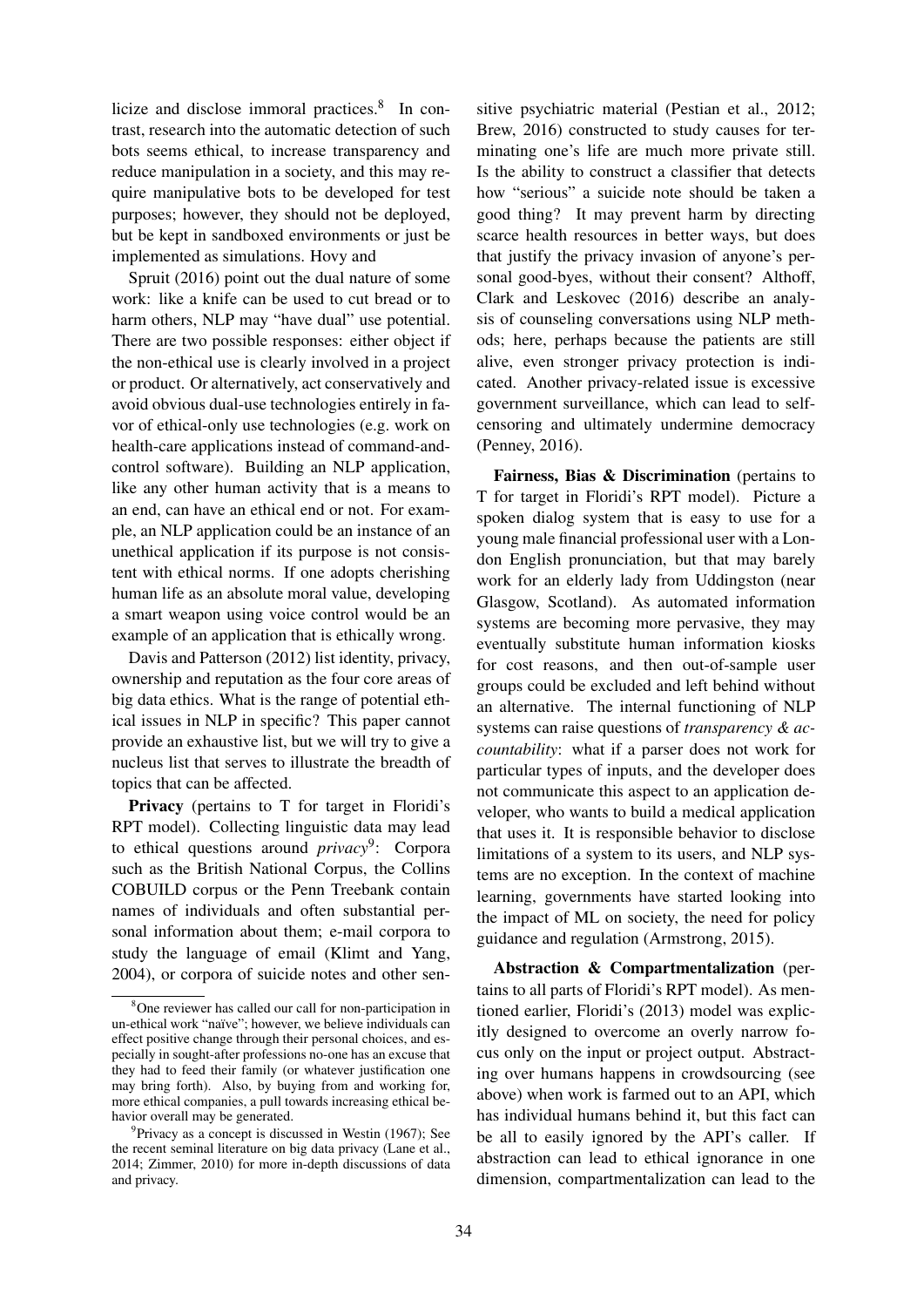same in another. For example, an information extraction system that gets build without looking at the political context in which it is likely deployed may lead to unethical actions by a team of otherwise morality-oriented researchers.

Complexity (pertains to T as in target in Floridi's RPT model). Today's big data systems are cloud-based pipelines of interconnected data feeds and "black box" processes (Pasquale, 2015) combining and transforming a multitude of sources each, and these transcend individual organizational boundaries. This means that an organization offering e.g. an NLP API ceases control of how it may be used externally; this creates complex, hard-to-understand macro-ecosystems.

Un-ethical Research Methods (pertains to R as in Resource and T as in target in RPT). Doing research itself can be done in more or less ethical ways, so the discussion should not be limited to the outcome. An example for applying wrong standards could be setting up a psycholinguistic experiment about language acquisition of children in a kindergarden without briefing and getting the consent of their parents. Doing the research itself may involve hiring helpers, who should not be kept in unethical work conditions; crowdsourcing has been criticized to be a form of slavery, for instance (Fort et al., 2011). Recently, crowdsourcing has become a common element of the NLP toolbox to create gold data or to carry out cost-effective evaluations. Crowdsourcing is now ubiquitous, even indispensable for researchers in HCI, cognitive science, psycholinguistics and NLP. And it poses not just tax compliance issues (who issues tax returns for my workers that I do not know?), but also the fact that the mutual anonymity leads to a loose, noncommittal relationship between researchers and crowd workers that stand against pride in the of quality of work output or a moral sense duty of care for workers.

Automation (pertains to R as in Resource and T as in target in RPT). Finally, it could be questioned whether NLP in general is unethical *per se*, based on it being an instance of *automation*: any activity that leads to, or contributes to, the loss of jobs that people use to generate their own existential support: The argument that automation destroys jobs is old (Ford, 2015; Susskind and Susskind, 2015), and traditionally, two counterarguments have been presented. Some claim automation relieves workers from menial jobs so they can pursue more interesting work thereafter. However, many may lack the qualifications or intellect, or may at least perceive stress by that perspective of being forced to taking on more and more challenging jobs. Others even see automation as "freeing humans from duty of work" completely, which would be an ethical pro-argument. In reality, most humans like to have work, and may even need it to give their lives a structure and purpose; certainly many people define who they are by what they do professionally. Therefore, taking their work from them without their consent, means taking their dignity from them. It is also often argued that NLP systems merely aim to make human analysts more productive. It is desirable to do so, and then automation would seem morally legitimate. However, in practice, many customers of applications desire automation as a tool to reduce the workforce, because they are under cost pressure.

# 5 Best Practices

# 5.1 Ethics Review Board

In order to establish ethical behavior as a default, installing a *process* likely increases the awareness; it assigns responsibility and improves consistency of procedure and outcome. An ethics review board for companies (as already implemented by universities for use in the context of the approval of experiments with human and animal subjects) included in the discussion of new products, services, or planned research experiments should be considered, very much like it already exists in university environments in an experimental natural science context; in the 21st century, experiments with data about people is a proxy for doing experiments with people, as that data affects their lives. Figure 2 shows our proposal for such a process for a hypothetical company or research institution. It shows a vetting process featuring an Ethics Review Board (ERB), which would operate as follows before and after executing research projects, before and after product development, as well as during deployment of a product or service on an ongoing basis (at regular intervals), the ERB gets to review propositions (the "what") and methods (the "how") and either gives its blessing (approve) or not (veto). Ethics stakeholders participate in research, product/service design & development, operations & customer service. Each of them could report to the Chief Informa-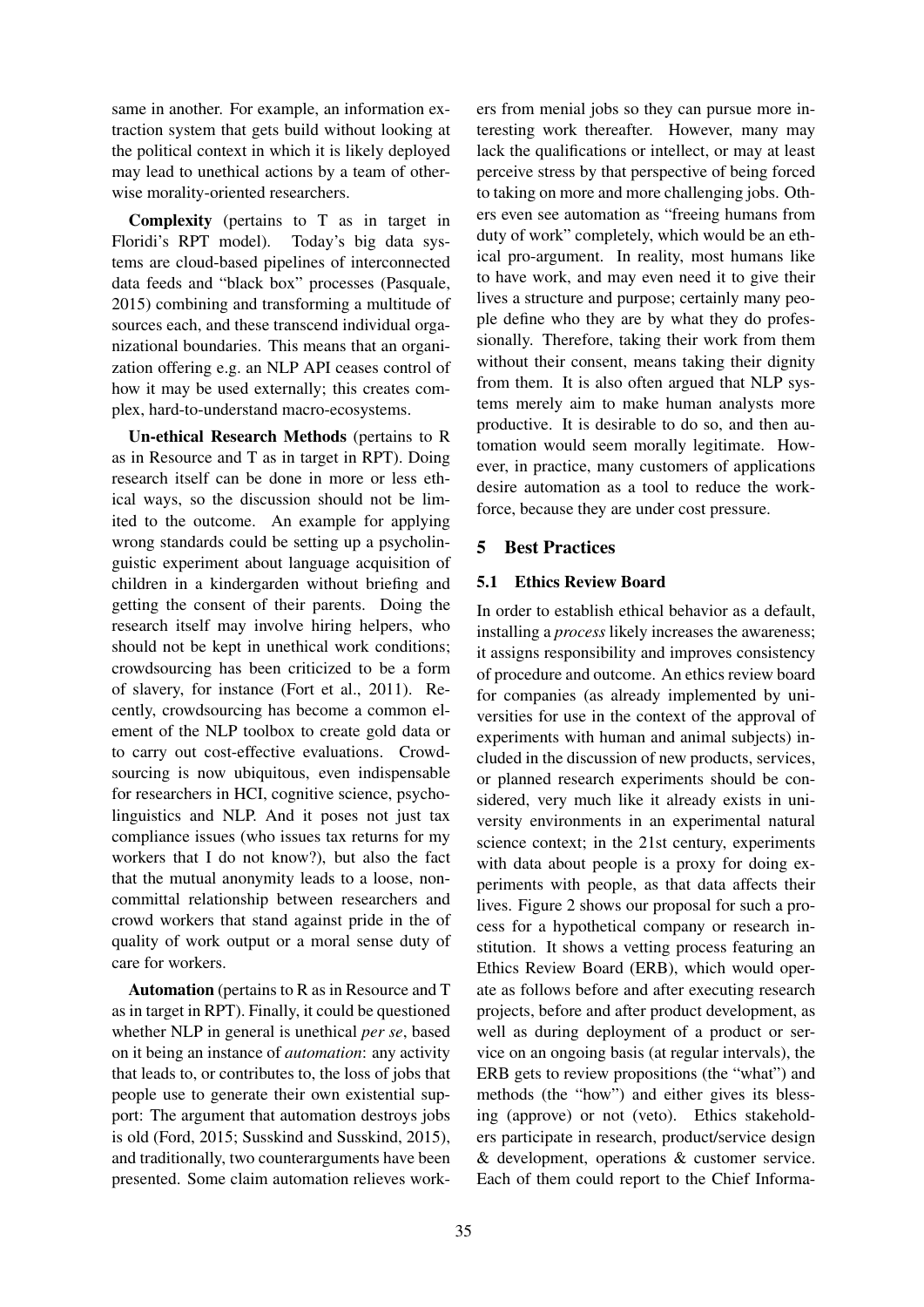

Figure 2: A Process Proposal for "Ethics by Design" in an Organization.

tion Officer via a Vice President for Governance rather than phase-specific management to give the ethics review more robustness through independence. There are associated business benefits (employee identification, reduced risk of reputation damage), however these are distinct from the ethical motive, i.e. desiring to do the right thing for its own sake. They are also distinct from legal motives, because acting legally is often not sufficient for acting ethically, especially in emerging technology areas where the law lags behind technology developments. An ERB might be too expensive to operate for smaller institutions, but it could be outsourced to independent contractors or companies that perform an external audit function ("ERB as a service"). The board would convene at well-defined points to sign off that there was an ethics conversation, documenting identified issues and recommending resolution pathways. ERB audits could benefit from check-lists that are collated in the organization based on the experience obtained in past projects (Smiley et al., 2017). In the US, Institutional Review Boards are already legally required for certain kinds of institutions and businesses (Enfield and Truwit, 2008; Pope, 2009). Our proposal is to adopt similar practices, and to customize them to accommodate particular, NLP-specific issues. An ERB should be empowered to veto new products or NLP projects on ethical grounds at the planning stage or at project launch time (earlier means less money wasted). The ERB could be installed by the board to make the company more sustainable, and more attractive to ethical investors. Note that it is not required that ERB members agree on one and the same school of ethics: a diverse ERB with voting procedures, comprising members, each of which driven by their own conscience, might converge towards wise decisions, and that may be the best way to adopt as a practical solution ("crowd wisdom"). The ethics board should ideally contain all stakeholder groups: if the organization's NLP

projects are mostly pertaining to automation as an issue, worker representatives would be good to include. Moral philosophers, human rights experts and lawyers could be included as well; in general, some delegates should be independent and should have a well-developed conscience.<sup>10</sup> In practice, the ERB involvement incorporates elements from "value sensitive design" (Friedman et al., 2008) (thus generalizing Cavoukian's "privacy by design" idea) and works as follows: a product manager generates a document outlining a new project, or a scientist creates an idea for a new research project. At the decision point (launch or nor), the ERB is involved to give its ethics approval (in addition to other, already existing functions, e.g. finance or strategy). At this stage, the morality of the overall idea is assessed. Working at a conceptual level, the ERB needs to identify the stakeholders, both direct and indirect, as well as the values that are implicated in the proposed idea or project. Once the project is launched, detailed written specifications are usually produced. They again are brought to the ERB for review. The project plan itself is reviewed by the ERB with a view to scrutinizing research methods, understanding how the stakeholders prioritize implicated values and trade-offs between competing values, as well as how the technology supports certain values. The ERB may send documents back with additional requests to clarify particular aspects. The ERB documents permanently anything identified as unethical. Ideally, they would have a powerful veto right, but different implementations are thinkable. Much harder is the involvement in ongoing review activities, for example to decide whether or not code is ethical. It appears that a committee meeting is not well suited to ascertain moral principles are adhered to; a better way could be if the ERB was in regular informal touch

<sup>&</sup>lt;sup>10</sup>It would definitely help to include more inexperienced and younger members, whose idealism may not have been corrupted by too much exposure to so-called "real life".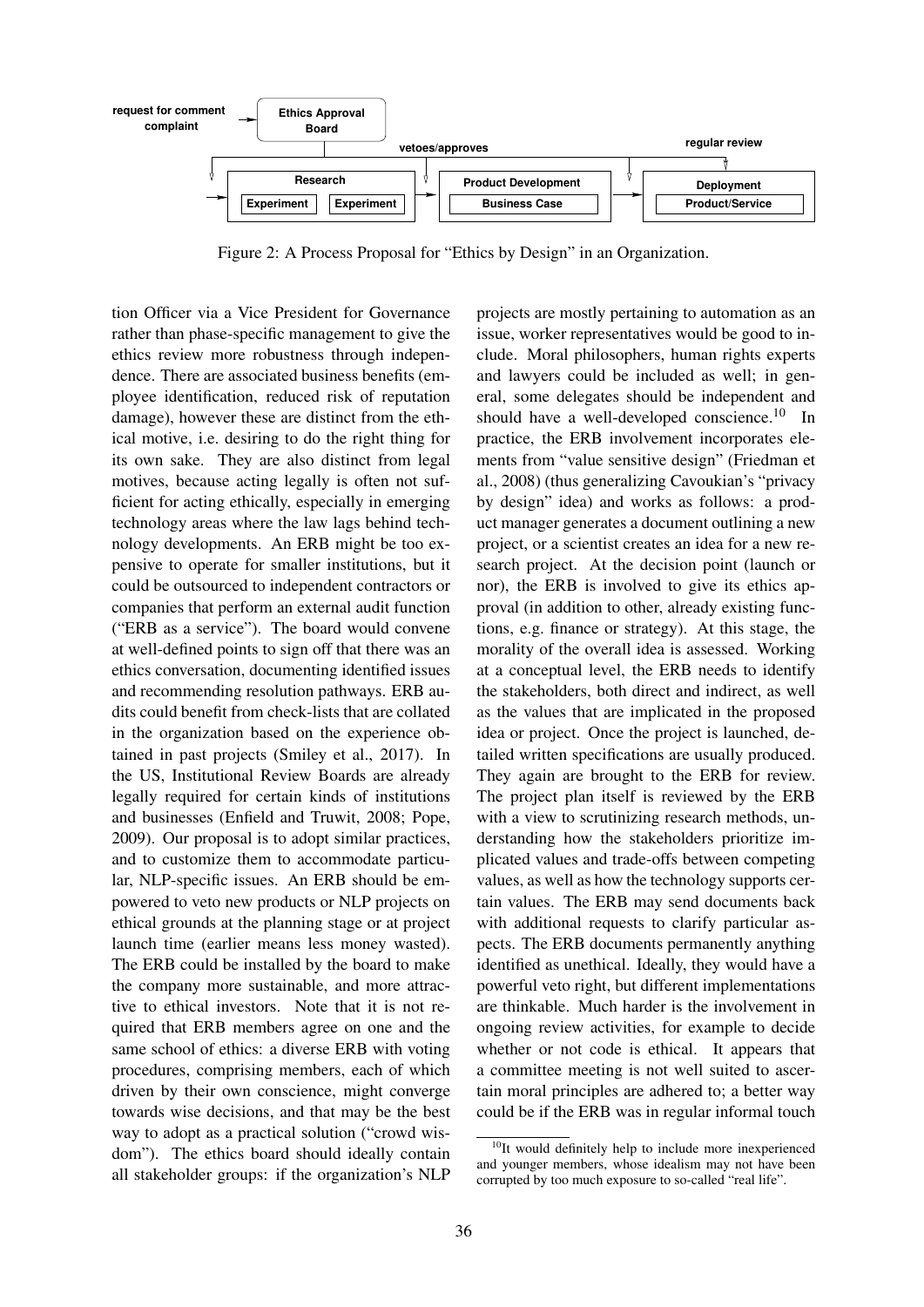with scientists and developers in order to probe the team with the right questions. For example, a mention of the use of crowdsourcing could trigger a suggestion to pay the legal minimal hourly salary.

## 5.2 Responses to Ethics Dilemmas

A lot of the literature focuses on how to decide what is ethical or not. While this is obviously a core question, the discussion must not rest there: of similar relevance is an elaboration about possible remedies. Table 1 shows a set of possible responses to ethics issues. Some of these acts are about the individual's response to a situation with possible ethical implications in order to avoid becoming co- responsible/complicit, whereas others are more outcome-oriented. They are loosely oriented from least (bottom) to most (top) serious, and include internal and external activities.

### 6 Discussion

The privacy issue in the early UNIX spell(1) tool differs from the Mexican propaganda chat-bots in that the former wrongly (un-ethically) implements a particular function (if there is no onscreen warning to ensure informed consent of the user), whereas in the latter case, the chat-bot application as a whole is to be rejected on moral grounds. We can use these two situations to anecdotally test our "ethics by design" process in a thought experiment: what if both situations arose in an organization implementing the process as described above? The spell tool's hidden emails should be unearthed in the "review" stage (which could well include code reviews by independent consultants or developers in cases where questionable practices have been unearthed or suspected). And clearly, the Mexican bots should be rejected by the ERB at the planning stage. By way of selfcriticism, flagging functional issues like the hidden spell email feature is perhaps less likely detectable than application-level ethical issues, since over-keen programmers may either forget, intentionally not communicate, or mis-assess the importance of the hidden-email property; nevertheless, using the process arguably makes it more likely to detect both issues than without using it. Floridi's model, which wass designed for information ethics, may have to be extended in the direction of information processing ethics (covering the software that creates or co-creates with humans the information under consideration), since

the software or the process that leads to the software can itself be unethical in part or as a whole. There is also an interaction between the conversation whether AI (including NLP) can/should even aspire doing what it does, as it does, because framing of the task brings ethical baggage that some see as distraction from other (more?) important issues: as Lanier (2014) points out, the directional aspiration and framing of AI as a movement that either aims to or accidentally results in replacing humans or superseding the human race, effectively creating a post-human software-only species ("the end of human agency") is a "nonoptimal" way of looking at the dangers of AI; in his view, it adds a layer of distractive arguments (e.g. ethical/religious ones about whether we should do this) that divert the discourse from other, more pressing conversations, such as overpromising (and not delivering), which leads to subsequent funding cuts ("AI winter"). We will likely be producing a world that may be likened to Brazil rather than Skynet. While Lanier has a point regarding over-selling, in our view the ethical problems need to be addressed regardless, but his argument helps to order them by immediate urgency. One could argue that our ERB proposal may slow innovation within an organization. However, it is central to protecting the organization from situations that have a significant impact on its reputations and its customers, hence, reducing the organization's risk exposure. One may also argue that, if implemented well, it could guide innovation processes towards ethical innovation.

# 7 Summary & Conclusion

In this paper, we have discussed some of the ethical issues associated with NLP and related techniques like machine learning. We proposed an "ethics by design" approach and we presented a new process model for ethics reviews in companies or research institutions, similar to ethics review boards that in universities must approve experiments with animal and human subjects.<sup>11</sup> We also presented a list of remedies that researchers can consider when facing ethical dilemmas. In future work, professional codes of conduct should be strengthened, and compliance be made mandatory for professionals.

<sup>11</sup>See also the journal *IRB: Ethics & Human Research* (currently in its 39th volume) dedicated to related topics in other disciplines.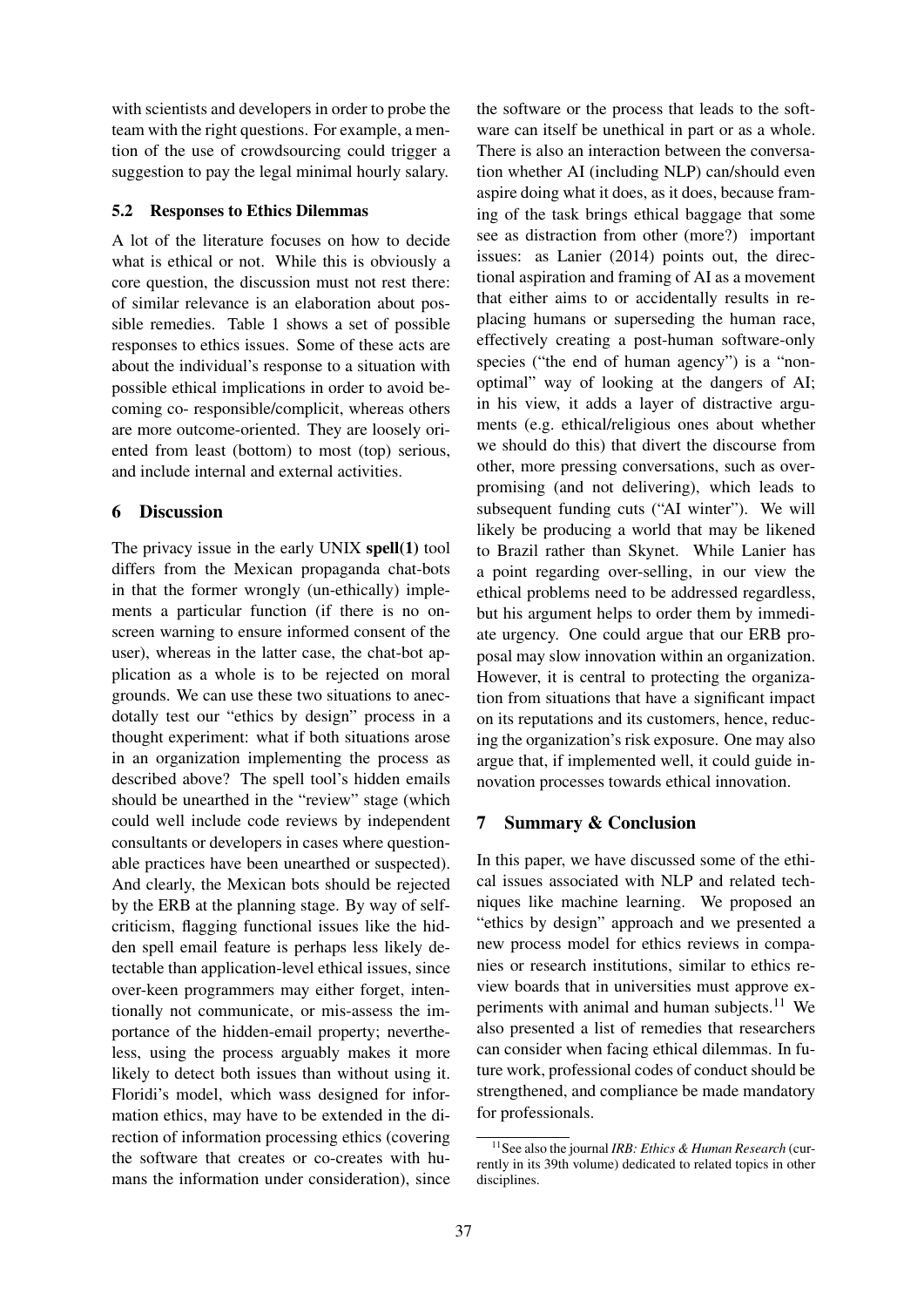|                 | Table 1. Kenicales. I yianna of I ossible Kesponses to Uncullear Denaviol.                  |
|-----------------|---------------------------------------------------------------------------------------------|
| Demonstration   | to effect a change in society by public activism                                            |
| Disclosure      | to document/to reveal injustice to regulators, the police, investigative journalists        |
|                 | ("Look what they do!", "Stop what they do!")                                                |
| Resignation     | to distance oneself III ("I should not/cannot be part of this.")                            |
| Persuasion      | to influence in order to halt non-ethical activity ("Our organization should not do this.") |
| Rejection       | to distance oneself II; to deny participation; conscientious objection ("I can't do this.") |
| Escalation      | raise with senior management/ethics boards ("You may not know what is going on here.")      |
| Voicing dissent | to distance oneself I ("This project is wrong.")                                            |
| Documentation   | ensure all the facts, plans and potential and actual issues are preserved.                  |

Table 1: Remedies: Pyramid of Possible Responses to Unethical Behavior.

Acknowledgments. The authors would like to express their gratitude to Aaron J. Mengelkamp, Frank Schilder, Isabelle Moulinier, and Lucas Carstens for pointers and discussions, and to Khalid Al-Kofahi for supporting this work. We would also like to express our gratitude for the detailed constructive feedback from the anonymous reviewers.

#### References

- ACM. 1992. ACM Code of Ethics and Professional Conduct. Online, cited 2016-12-27, http://bit.ly/2kbdhoD.
- ACM. 2017. Principles for Algorithmic Transparency and Accountability. online, cited 2017-01- 15, http://bit.ly/2jVROTx.
- Colin Allen, Iva Smit, and Wendell Wallach. 2005. Artificial morality: Top-down, bottom-up, and hybrid approaches. *Ethics and Information Technology*, 7(3):149–155.
- Tim Althoff, Kevin Clark, and Jure Leskovec. 2016. Large-scale analysis of counseling conversations: An application of natural language processing to mental health. *Transactions of the Association for Computational Linguistics*, 4(463–476).
- Aristotle. 1925. *The Nicomachean Ethics: Translated with an Introduction.* Oxford University Press, Oxford, England, UK.
- Aristotle. 1934. *Aristotle in 23 Volumes*, volume 19. Heinemann, London, England.
- Harry Armstrong. 2015. Machines that learn in the wild: Machine learning capabilities, limitations and implications. Technical report, Nesta, London, England.
- Association of Internet Researchers. 2017, to appear. *AoIR 2017: Networked Publics – The 18th annual meeting of the Association of Internet Researchers will be held in Tartu, Estonia, 18-21 October 2017.*
- Jon Bentley. 1986. *Programming Pearls*. Addison-Wesley, Reading, MA, USA.
- Chris Brew. 2016. Classifying ReachOut posts with a radial basis function SVM. In Kristy Hollingshead and Lyle H. Ungar, editors, *Proceedings of the 3rd Workshop on Computational Linguistics and Clinical Psychology, CLPsych@NAACL-HLT 2016, June 16, 2016, San Diego, California, USA*, pages 138– 142. Association for Computational Linguistics.
- Brey, Philip, and Johnny H. Soraker. 2009. Philosophy of computing and information technology. In Dov M. Gabbay, Antonie Neijers, and John Woods, editors, *Philosophy of Technology and Engineering Sciences*, volume 9, pages 1341–1408. North Holland, Burlington, MA, USA.
- Terrell Ward Bynum and Simon Rogerson. 2004. *Computer Ethics and Professional Responsibility: Introductory Text and Readings*. Wiley-Blackwell, Malden, MA, USA.
- Terell Bynum. 2008. Computer and information ethics. In *Stanford Encyclopedia of Philosophy*. Stanford University.
- C. Cary, H. J. Wen, and P. Mahatanankoon. 2003. Data mining: Consumer privacy, ethical policy, and system development practices. *Human Systems Management*, 22.
- Ann Cavoukian. 2009. Privacy by design. Technical report, The Office of the Information and Privacy Commissioner of Ontario, Toronto, Ontario, Canada.
- Kord Davis and Doug Patterson. 2012. *Ethics of Big Data: Balancing Risk and Innovation*. O'Reilly, Sebastopol, CA, USA.
- K. B. Enfield and J. D. Truwit. 2008. The purpose, composition and function of an institutional review board: Balancing priorities. *Respiratory Care*, pages 1330–1336.
- Joshua Fairfield and Hannah Shtein. 2014. Big data, big problems: Emerging issues in the ethics of data science and journalism. *Journal of Mass Media Ethics*, 29(1):38–51.
- FATML. 2014. Fairness, accountability, and transparency in machine learning (FATML).
- Luciano Floridi. 2013. *The Ethics of Information*. Oxford University Press, Oxford, England, UK.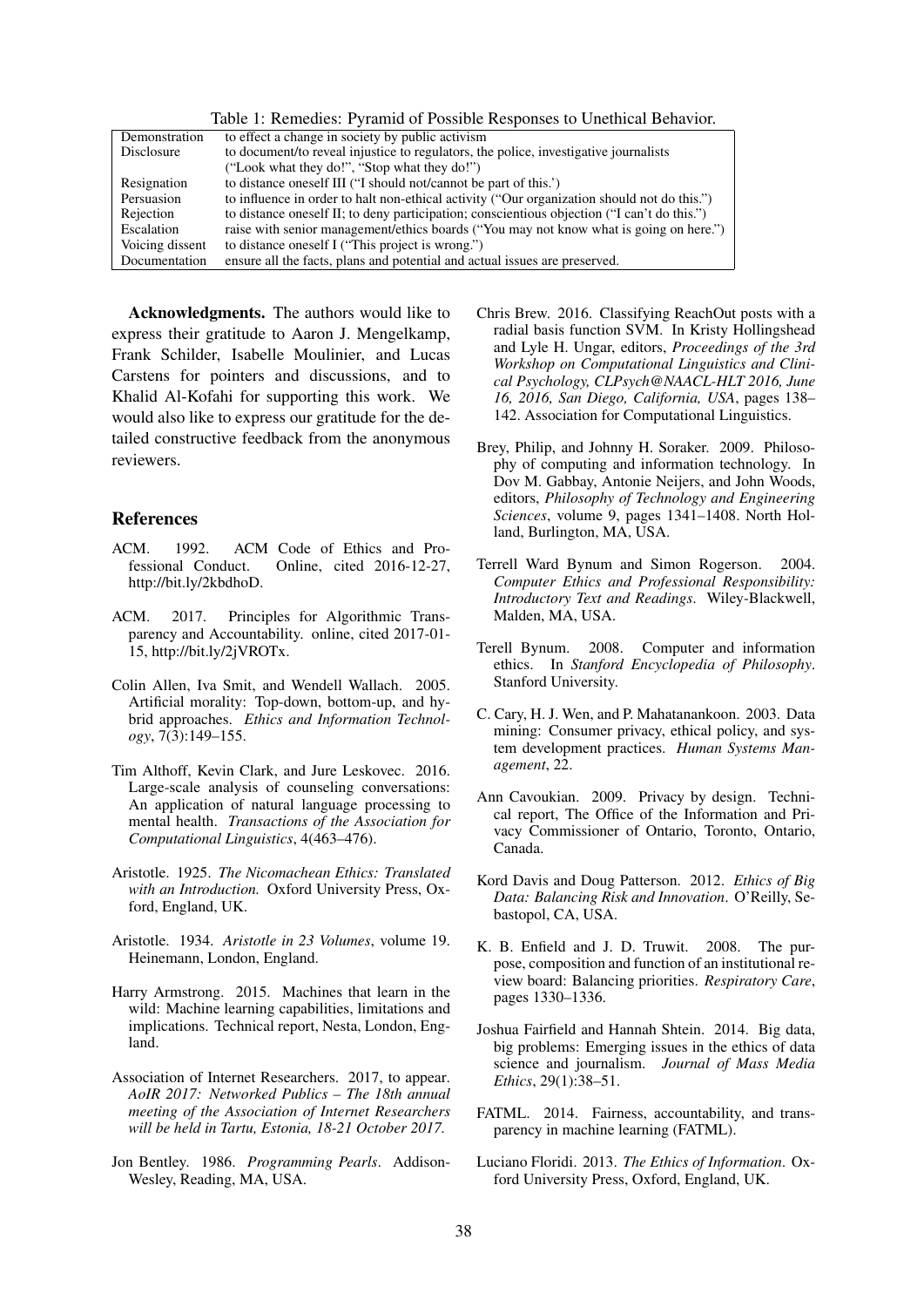- Martin Ford. 2015. *The Rise of the Robots: Technology and the Threat of Mass Unemployment*. Oneworld, New York, NY, USA.
- Karn Fort and Alain Couillault. 2016. Yes, we care! results of the ethics and natural language processing surveys. In *10th edition of the Language Resources and Evaluation Conference, 23-28 May 2016, Portoro, Slovenia*, LREC 2016, pages 1593–1600.
- K. Fort, G. Adda, and K.B. Cohen. 2011. Amazon Mechanical Turk: Gold mine or coal mine? *Computational Linguistics*, 37(2):413–420.
- Batya Friedman, Peter H. Kahn Jr., and Alan Borning. 2008. Value sensitive design and information systems. In Kenneth Einar Himma and Herman T. Tavani, editors, *The Handbook of Information and Computer Ethics*, chapter 4, pages 69–101. Willey, Hoboken, NJ, USA.
- Harry J. Gensler. 2011. *Ethics: A Contemporary Introduction*. Routledge Contemporary Introductions to Philosophy. Routledge, London, 2nd edition.
- Dirk Hovy and Shannon L. Spruit. 2016. The social impact of natural language processing. In *Proceedings of the 54th Annual Meeting of the Association for Computational Linguistics*, pages 591– 598, Berlin, Germany. Association for Computational Linguistics.
- Immanuel Kant. 1785. *Grundlegung zur Metaphysik der Sitten*. J. F. Hartknoch, Riga, Latvia.
- Bryan Klimt and Yiming Yang. 2004. The Enron corpus: A new dataset for email classification research. In J.-F. Boulicaut, F. Esposito, F. Giannotti, and D. Pedreschi, editors, *Machine Learning: ECML 2004, 15th European Conference on Machine Learning, Pisa, Italy, September 20-24, 2004, Proceedings*, volume 3201 of *Lecture Notes in Computer Science*, pages 217–226, Heidelberg, Germany. Springer.
- Michal Kosinski, David Stillwell, and Thore Graepel. 2013. Private traits and attributes are predictable from digital records of human behavior. *Proceedings of the National Academy of Sciences*, 110(15):5802–5805.
- Julia Lane, Victoria Stodden, Stefan Bender, and Helen Nissenbaum, editors. 2014. *Privacy, Big Data and the Public Good*. Cambridge University Press, New York, NY, USA.
- Jason Lanier. 2014. The myth of AI: A conversation with Jaron Lanier. Online, cited 2017-01-17, https://www.edge.org/conversation/the-myth-of-ai.
- Annette Markham and Elizabeth Buchanan. 2012. Ethical decision-making and Internet research: Recommendations from the AoIR ethics working committee (version 2.0). Technical report, Association of Internet Researchers.
- Judith Masthoff. 2011. Review of: Close Engagements with Artificial Companions: Key Social, Psychological, Ethical, and Design Issues. *Computational Linguistics*, 37(2):399–402.
- Aaron Mengelkamp, Sebastian Rohmann, and Matthias Schumann. 2016. Credit assessment based on user generated content: State of research. In Christine Bernadas and Delphine Minchella, editors, *Proceedings of the 3rd European Conference on Social Media, 12-13 July 2016*, pages 223–231, Caen, France.
- John Stuart Mill. 1879. *Utilitarianism*. Floating Press, Auckland, New Zealand, 1st edition.
- Frank Pasquale. 2015. *The Black Box Society: The Secret Algorithms That Control Money and Information*. Harvard University Press, Cambridge, MA, USA.
- Jonathon W. Penney. 2016. Chilling effects: Online surveillance and Wikipedia use. *Berkeley Law Review*, 31(1):117–182.
- John P. Pestian, Pawel Matykiewicz, and Michelle Linn-Gust. 2012. Suicide note sentiment classification: A supervised approach augmented by Web data. *Biomedical Informatics Insights*, 5 (Suppl. 1):1–6.
- T. M. Pope. 2009. Multi-institutional healthcare ethics committees: The procedurally fair internal dispute resolution mechanism. *Campbell Law Review*, 31:257–331.
- Michael J. Quinn. 2016. *Ethics for the Information Age*. Pearson, 7th edition.
- Charese Smiley, Frank Schilder, Vassilis Plachouras, and Jochen L. Leidner. 2017. Say the right thing right: Ethics issues in natural language generation systems. In *Proceedings of the Workshop on Ethics & NLP held at the EACL Conference, April 3-7, 2017*, Valencia, Spain. ACL.
- Bernd Carsten Stahl, Job Timmmermans, and Brent Daniel Mittelstadt. 2016. The ethics of computing: A survey of the computing-oriented literature. *ACM Computing Survey*, 48(4):55:1–55:38.
- Richard Susskind and Daniel Susskind. 2015. *The Future of the Professions: How Technology Will Transform the Work of Human Experts Hardcover*. Oxford University Press, New York, NY, USA.
- Andree Thieltges, Florian Schmidt, and Simon Hegelich. 2016. The devils triangle: Ethical considerations on developing bot detection methods. In *Proc. 2016 AAAI Spring Symposium, Stanford University, March 2123, 2016*, pages 253–257. AAAI.
- Alan F. Westin. 1967. *Privacy and Freedom*. Atheneum, New York, NY, USA, 1st edition.
- Norbert Wiener. 1954. *The Human Use of Human Beings*. Houghton Mifflin, Boston, MA, USA.